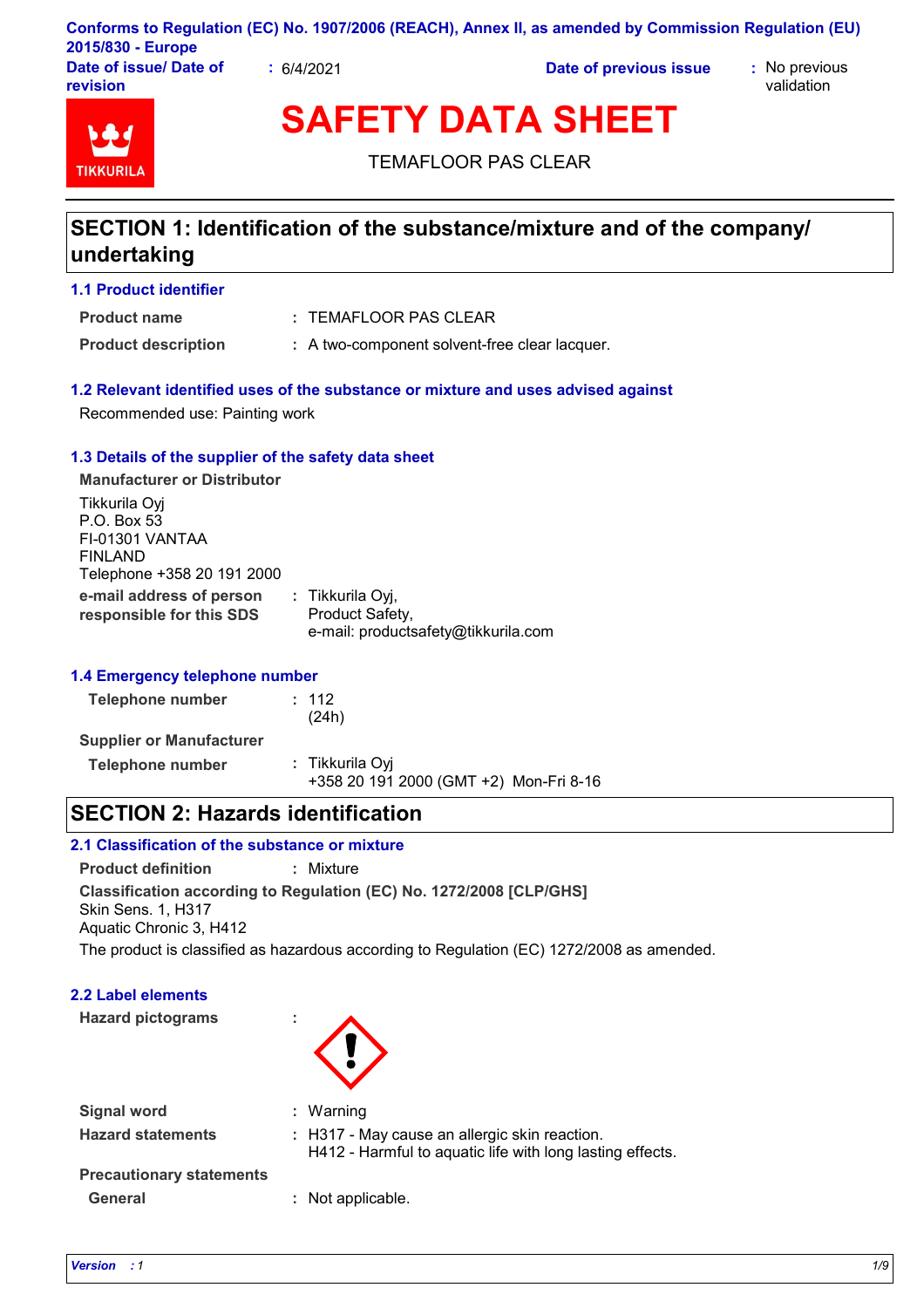| Date of issue/Date of revision        | 04.06.2021 Date of previous issue                                                                                                                                                           | No previous<br>validation. | <b>TEMAFLOOR PAS CLEAR</b> |
|---------------------------------------|---------------------------------------------------------------------------------------------------------------------------------------------------------------------------------------------|----------------------------|----------------------------|
| <b>Prevention</b>                     | : P261 - Avoid breathing mist/spray.<br>P280 - Wear protective gloves.<br>P284 - In case of inadequate ventilation wear respiratory protection.<br>P273 - Avoid release to the environment. |                            |                            |
| <b>Response</b>                       | : P302 + P352 - IF ON SKIN: Wash with plenty of soap and water.                                                                                                                             |                            |                            |
| <b>Storage</b>                        | Not applicable.                                                                                                                                                                             |                            |                            |
| <b>Disposal</b>                       | : Not applicable.                                                                                                                                                                           |                            |                            |
| <b>Hazardous ingredients</b>          | : aspartic acid ester<br>tetraethylN,N'-(methylenedicyclohexane-4,1-diyl)bis-dl-aspartate<br>diethyl fumarate                                                                               |                            |                            |
| <b>Supplemental label</b><br>elements | : Not applicable.                                                                                                                                                                           |                            |                            |

## **2.3 Other hazards**

**Other hazards which do : not result in classification** : None known.

# **SECTION 3: Composition/information on ingredients**

|                                                                          |                                                                                       |               | <b>Classification</b>                                                                     |              |
|--------------------------------------------------------------------------|---------------------------------------------------------------------------------------|---------------|-------------------------------------------------------------------------------------------|--------------|
| <b>Product/ingredient</b><br>name                                        | <b>Identifiers</b>                                                                    | $\frac{9}{6}$ | <b>Regulation (EC) No.</b><br>1272/2008 [CLP]                                             | <b>Notes</b> |
| aspartic acid ester                                                      | CAS: 152637-10-0                                                                      | ≥50 - ≤75     | Skin Sens. 1B, H317<br>Aquatic Chronic 3, H412                                            |              |
| tetraethylN,N'-<br>(methylenedicyclohexane-4,1-diyl)<br>bis-dl-aspartate | REACH #: 01-0000017556-64<br>EC: 429-270-1<br>CAS: 136210-30-5<br>Index: 607-521-00-8 | ≥25 - ≤50     | <b>Skin Sens. 1, H317</b><br>Aquatic Chronic 3, H412                                      |              |
| diethyl fumarate                                                         | EC: 210-819-7<br>CAS: 623-91-6                                                        | $\leq 5$      | Acute Tox. 4, H302<br>Skin Irrit. 2, H315<br><b>Skin Sens. 1, H317</b><br>STOT SE 3, H335 |              |
|                                                                          |                                                                                       |               | See Section 16 for the full<br>text of the H statements<br>declared above.                |              |

There are no additional ingredients present which, within the current knowledge of the supplier, are classified and contribute to the classification of the substance and hence require reporting in this section.

There are no additional ingredients present which, within the current knowledge of the supplier and in the concentrations applicable, are classified as hazardous to health or the environment, are PBTs or vPvBs or have been assigned a workplace exposure limit and hence require reporting in this section.

Occupational exposure limits, if available, are listed in Section 8.

Notes, if applicable, refer to Notes given in Annex VI of 1272/2008/EC.

# **SECTION 4: First aid measures**

| <b>4.1 Description of first aid measures</b> |                                                                                                                                                                                                                  |
|----------------------------------------------|------------------------------------------------------------------------------------------------------------------------------------------------------------------------------------------------------------------|
| General                                      | : In all cases of doubt, or when symptoms persist, seek medical attention. Show this<br>safety data sheet or label to the doctor if possible.                                                                    |
| Eye contact                                  | : Check for and remove any contact lenses. Immediately flush eyes with plenty of<br>lukewarm water, keeping eyelids open. Continue to rinse for at least 15 minutes.<br>Get medical attention if symptoms occur. |
| <b>Inhalation</b>                            | : Remove to fresh air. Keep person warm and at rest.                                                                                                                                                             |
| <b>Skin contact</b>                          | : Remove contaminated clothing and shoes. Wash skin thoroughly with soap and<br>water or use recognized skin cleanser. Do NOT use solvents or thinners. Get<br>medical attention if symptoms occur.              |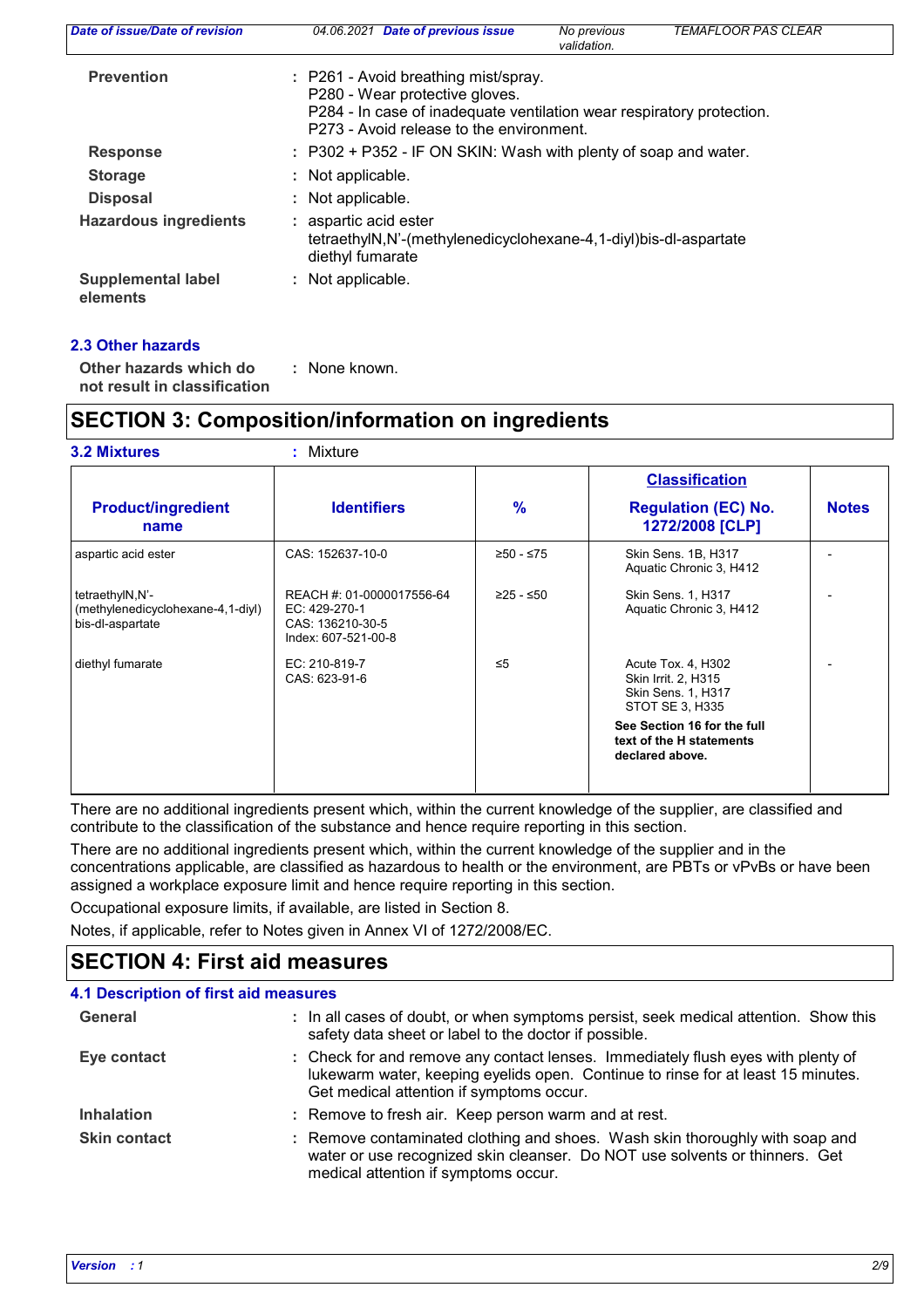| Date of issue/Date of revision | 04.06.2021 Date of previous issue                                                                                                                                   | No previous<br>validation. | <b>TEMAFLOOR PAS CLEAR</b>                                                      |
|--------------------------------|---------------------------------------------------------------------------------------------------------------------------------------------------------------------|----------------------------|---------------------------------------------------------------------------------|
| Ingestion                      | : If accidentally swallowed rinse the mouth with plenty of water (only if the person is<br>at rest in a position comfortable for breathing. Do NOT induce vomiting. |                            | conscious) and obtain immediate medical attention. Remove to fresh air and keep |

## **4.2 Most important symptoms and effects, both acute and delayed**

May cause an allergic skin reaction.

See Section 11 for more detailed information on health effects and symptoms.

## **4.3 Indication of any immediate medical attention and special treatment needed**

None.

# **SECTION 5: Firefighting measures**

| 5.1 Extinguishing media                                                              |                                                                                                                                                                                                                                                  |  |
|--------------------------------------------------------------------------------------|--------------------------------------------------------------------------------------------------------------------------------------------------------------------------------------------------------------------------------------------------|--|
| <b>Suitable extinguishing</b><br>media                                               | : Use an extinguishing agent suitable for the surrounding fire. Recommended:<br>Alcohol resistant foam, CO <sub>2</sub> , powders or water spray/mist.                                                                                           |  |
| <b>Unsuitable extinguishing</b><br>media                                             | : Do not use a direct water jet that could spread the fire.                                                                                                                                                                                      |  |
|                                                                                      | 5.2 Special hazards arising from the substance or mixture                                                                                                                                                                                        |  |
| <b>Hazards from the</b><br>substance or mixture                                      | : This product is not classified as flammable. Fire will produce dense black smoke.<br>Exposure to decomposition products may cause a health hazard.                                                                                             |  |
| <b>Hazardous combustion</b><br>products                                              | : When exposed to high temperatures, hazardous decomposition products may be<br>produced, such as carbon monoxide and dioxide, smoke, oxides of nitrogen etc.                                                                                    |  |
| <b>5.3 Advice for firefighters</b>                                                   |                                                                                                                                                                                                                                                  |  |
| <b>Special protective actions</b><br>for fire-fighters                               | : Use water spray to keep fire-exposed containers cool. This material is hazardous to<br>aquatic organisms. Fire water contaminated with this material must be contained<br>and prevented from being discharged to any waterway, sewer or drain. |  |
| <b>Special protective</b><br>equipment for fire-fighters                             | Fire-fighters should wear appropriate protective equipment and self-contained<br>breathing apparatus (SCBA) with a full face-piece operated in positive pressure<br>mode.                                                                        |  |
|                                                                                      | <b>SECTION 6: Accidental release measures</b>                                                                                                                                                                                                    |  |
| <b>6.1 Personal precautions,</b><br>protective equipment and<br>emergency procedures | : Provide adequate ventilation. Avoid breathing vapor or mist. Avoid direct skin<br>contact with product. See Section 8 for information on appropriate personal<br>protective equipment.                                                         |  |
| <b>6.2 Environmental</b><br>precautions                                              | : Hazardous to aquatic environment. Do not allow to enter drains, water courses or<br>soil.                                                                                                                                                      |  |
| <b>6.3 Methods and materials</b><br>for containment and                              | : Contain and collect spillage with non-combustible, absorbent material e.g. sand,<br>earth, vermiculite or diatomaceous earth and place in container for disposal                                                                               |  |

| cleaning up                   | according to local regulations. Preferably clean with a detergent. Avoid using<br>solvents. |
|-------------------------------|---------------------------------------------------------------------------------------------|
| <b>6.4 Reference to other</b> | See Section 1 for emergency contact information                                             |

| 6.4 Reference to other | : See Section 1 for emergency contact information.         |
|------------------------|------------------------------------------------------------|
| <b>sections</b>        | See Section 13 for additional waste treatment information. |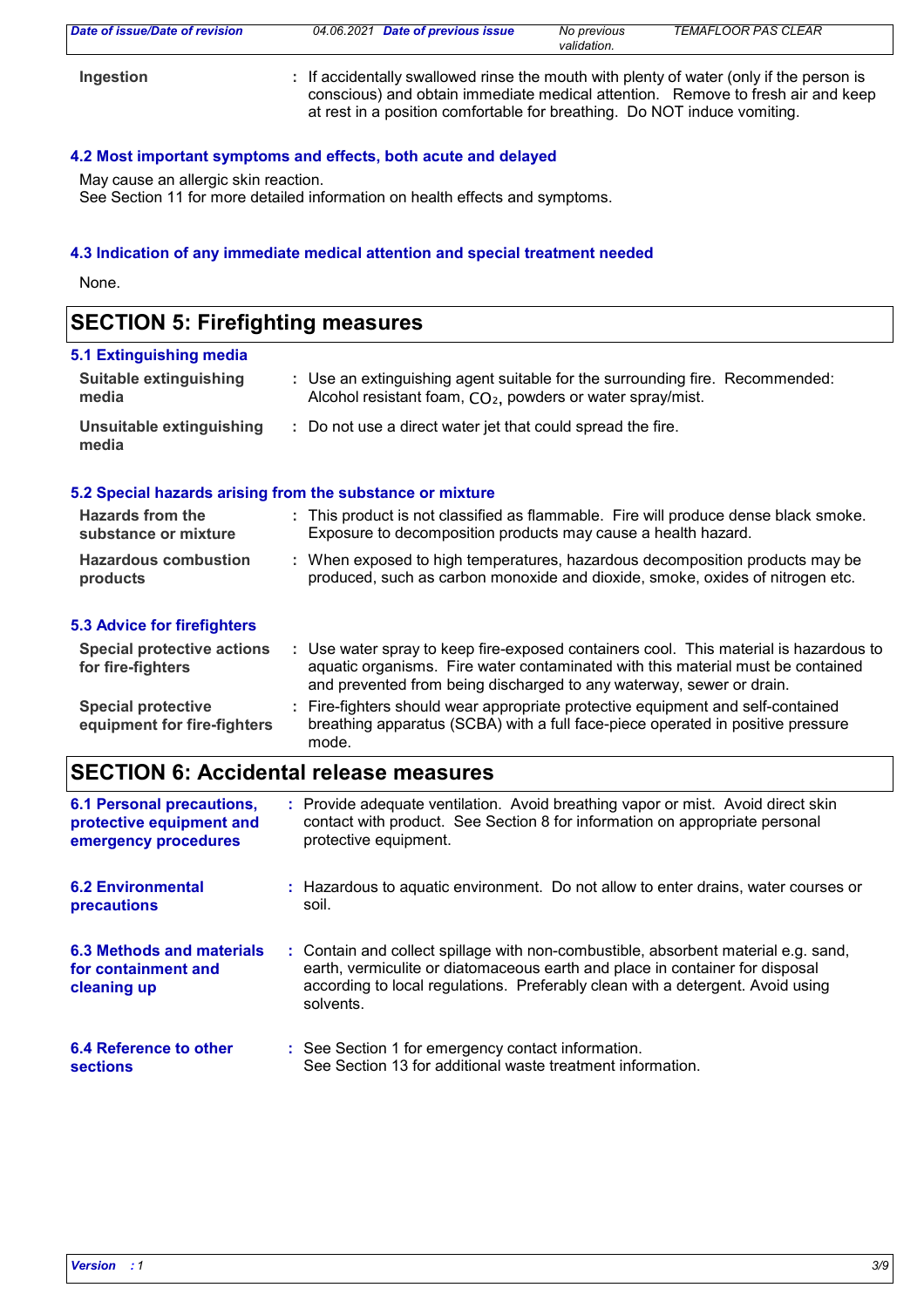*validation.*

# **SECTION 7: Handling and storage**

| <b>7.1 Precautions for safe</b><br>handling                                   | : Avoid contact with skin and eyes. Avoid breathing vapor. Avoid inhalation of dust<br>from sanding. See Section 8 for information on appropriate personal protective<br>equipment. Eating, drinking and smoking should be prohibited in areas where this<br>material is handled and stored. Wash hands before breaks and immediately after<br>handling the product. Avoid release to the environment.                |
|-------------------------------------------------------------------------------|-----------------------------------------------------------------------------------------------------------------------------------------------------------------------------------------------------------------------------------------------------------------------------------------------------------------------------------------------------------------------------------------------------------------------|
| <b>7.2 Conditions for safe</b><br>storage, including any<br>incompatibilities | : Store away from direct sunlight in a dry, cool and well-ventilated area, away from<br>incompatible materials (see Section 10). Keep container tightly closed. Containers<br>that have been opened must be carefully resealed and kept upright to prevent<br>leakage. Do not store in unlabeled containers. Recommended storage temperature<br>is $+5^{\circ}$ C  +25°C. Store in accordance with local regulations. |
| 7.3 Specific end use(s)                                                       | : None.                                                                                                                                                                                                                                                                                                                                                                                                               |

# **SECTION 8: Exposure controls/personal protection**

#### **8.1 Control parameters**

No exposure limit value known. **Occupational exposure limits**

**procedures**

**Recommended monitoring**  If this product contains ingredients with exposure limits, personal, workplace **:** atmosphere or biological monitoring may be required to determine the effectiveness of the ventilation or other control measures and/or the necessity to use respiratory protective equipment.

#### **DNELs/DMELs**

No DNELs/DMELs available.

#### **PNECs**

No PNECs available.

## **8.2 Exposure controls**

#### **Appropriate engineering controls**

Provide adequate ventilation. Where reasonably practicable, this should be achieved by the use of local exhaust ventilation and good general extraction. If these are not sufficient to maintain concentrations of particulates and solvent vapours below the OEL, suitable respiratory protection must be worn (see Personal protection for both components). Comply with the health and safety at work laws.

**Individual protection measures**

| <b>Eye/face protection</b>                | : Use safety eyewear designed to protect against splash of liquids (EN166).                                                                                                                                                                                                                                                                                                                                                                                                                                          |
|-------------------------------------------|----------------------------------------------------------------------------------------------------------------------------------------------------------------------------------------------------------------------------------------------------------------------------------------------------------------------------------------------------------------------------------------------------------------------------------------------------------------------------------------------------------------------|
| <b>Hand protection</b>                    | : Always wear approved protective gloves against chemicals. Gloves should be<br>replaced regularly and if there is any sign of damage to the glove material. The<br>instructions and information provided by the glove manufacturer on use, storage,<br>maintenance and replacement must be followed.<br>Recommended glove material (EN374):<br>< 1 hour (breakthrough time): nitrile rubber, fluor rubber<br>> 8 hours (breakthrough time): laminated foil<br>Not recommended: PVC or natural rubber (latex) gloves |
| <b>Skin protection</b>                    | : Wear suitable protective clothing.                                                                                                                                                                                                                                                                                                                                                                                                                                                                                 |
| <b>Respiratory protection</b>             | : If ventilation is inadequate, use respirator that will protect against dust/mist. Wear<br>a half mask or full face respirator with gas and vapor filter A and dust filter P2<br>during sanding (EN140:1998, EN405:2001). During continuous and long-term work<br>the use of motor-driven or air-fed respirators is recommended (EN12941:1998).<br>Be sure to use an approved/certified respirator or equivalent. Check that mask fits<br>tightly and change filter regularly.                                      |
| <b>Environmental exposure</b><br>controls | : For information regarding environmental protection measures, please refer to<br>section 13 for waste handling, section 7 for handling and storage and section 1.2<br>for relevant identified uses of the substance or mixture and uses advised against.                                                                                                                                                                                                                                                            |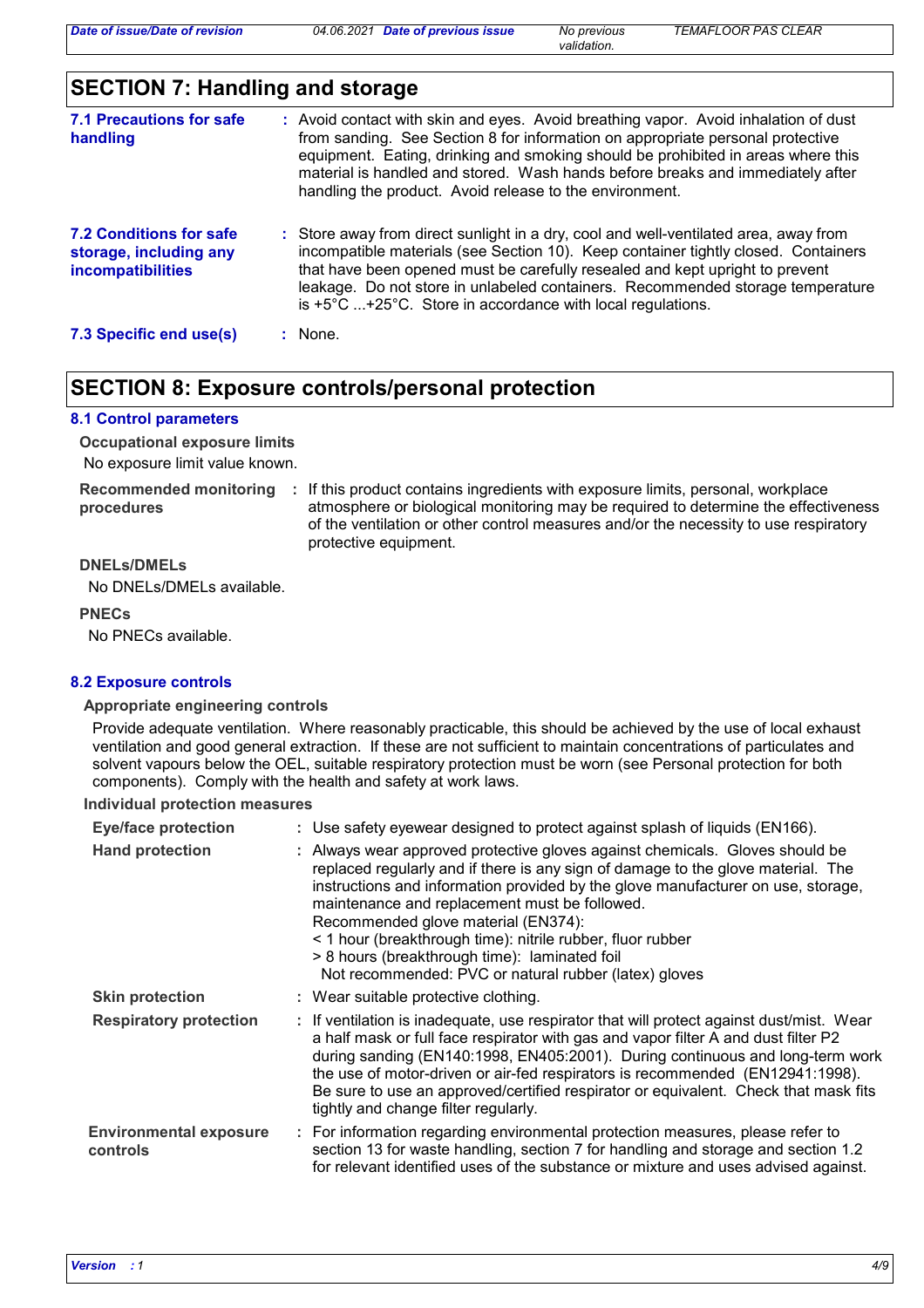# **SECTION 9: Physical and chemical properties**

| 9.1 Information on basic physical and chemical properties   |                                                          |
|-------------------------------------------------------------|----------------------------------------------------------|
| <b>Appearance</b>                                           |                                                          |
| <b>Physical state</b>                                       | : Liquid.                                                |
| <b>Color</b>                                                | : Clear.                                                 |
| Odor                                                        | $:$ Mild.                                                |
| <b>Odor threshold</b>                                       | : Not relevant for the hazard assessment of the product. |
| рH                                                          | : Not relevant for the hazard assessment of the product. |
| <b>Melting point/freezing point</b>                         | : Not available.                                         |
| Initial boiling point and<br>boiling range                  | : Not available.                                         |
| <b>Flash point</b>                                          | $>100^{\circ}$ C                                         |
| <b>Evaporation rate</b>                                     | : Not available.                                         |
| <b>Flammability (solid, gas)</b>                            | : Not applicable. Product is a liquid.                   |
| <b>Upper/lower flammability or</b><br>explosive limits      | : Not available.                                         |
| <b>Vapor pressure</b>                                       | : Not available.                                         |
| <b>Vapor density</b>                                        | : Not available.                                         |
| <b>Density</b>                                              | 1.07 $q/cm^{3}$                                          |
| Solubility(ies)                                             | : Not available.                                         |
| Partition coefficient: n-octanol/: Not applicable.<br>water |                                                          |
| <b>Auto-ignition temperature</b>                            | : Not available.                                         |
| <b>Decomposition temperature</b>                            | : Not relevant for the hazard assessment of the product. |
| <b>Viscosity</b>                                            | : Not relevant for the hazard assessment of the product. |
| <b>Explosive properties</b>                                 | : No explosive ingredients present.                      |
| <b>Oxidizing properties</b>                                 | : No oxidizing ingredients present.                      |
| <b>Particle characteristics</b>                             |                                                          |

**Median particle size :** Not applicable. **9.2 Other information**

No additional information.

# **SECTION 10: Stability and reactivity**

| <b>10.1 Reactivity</b>                          | $\therefore$ See Section 10.5.                                                                                                                                |
|-------------------------------------------------|---------------------------------------------------------------------------------------------------------------------------------------------------------------|
| <b>10.2 Chemical stability</b>                  | : Stable under recommended storage and handling conditions (see Section 7).                                                                                   |
| 10.3 Possibility of<br>hazardous reactions      | : Under normal conditions of storage and use, hazardous reactions will not occur.                                                                             |
| <b>10.4 Conditions to avoid</b>                 | : Avoid extreme heat and freezing.                                                                                                                            |
| 10.5 Incompatible materials                     | : Keep away from the following materials to prevent strong exothermic reactions:<br>oxidizing agents<br>strong acids<br>strong alkalis                        |
| <b>10.6 Hazardous</b><br>decomposition products | : When exposed to high temperatures, hazardous decomposition products may be<br>produced, such as carbon monoxide and dioxide, smoke, oxides of nitrogen etc. |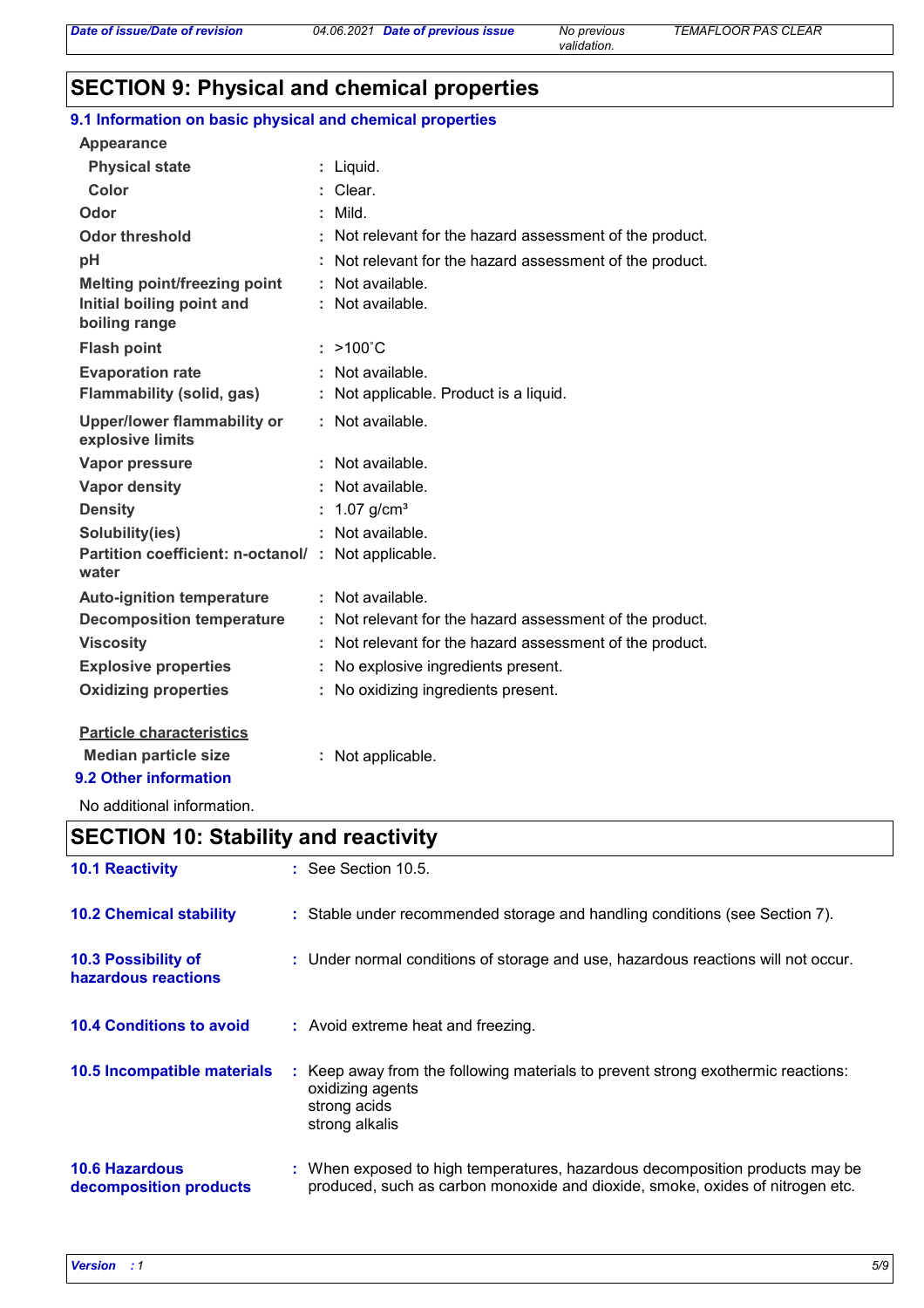*validation.*

# **SECTION 11: Toxicological information**

#### **11.1 Information on toxicological effects**

There is no testdata available on the product itself.

The product is classified as hazardous according to Regulation (EC) 1272/2008 as amended.

Prolonged or repeated contact can defat the skin and lead to irritation, cracking and/or dermatitis.

#### **Acute toxicity**

| <b>Product/ingredient name</b> | Result     | <b>Species</b> | <b>Dose</b> | <b>Exposure</b> |
|--------------------------------|------------|----------------|-------------|-----------------|
| diethyl fumarate               | ILD50 Oral | Rat            | 1780 mg/kg  |                 |

Not classified.

**Irritation/Corrosion**

Not classified.

#### **Sensitization**

May cause an allergic skin reaction.

The product contains sensitizing substances mentioned in sections 2 and 3.

**Mutagenicity**

Not classified.

**Carcinogenicity**

Not classified.

**Reproductive toxicity**

Not classified.

**Teratogenicity**

Not classified.

**Specific target organ toxicity (single exposure)**

Not classified.

**Specific target organ toxicity (repeated exposure)**

Not classified.

#### **Aspiration hazard**

Not classified.

# **SECTION 12: Ecological information**

Ecological testing has not been conducted on this product. Do not allow to enter drains, water courses or soil.

The product is classified as environmetally hazardous according to Regulation (EC) 1272/2008. Harmful to aquatic life with long lasting effects.

## **12.1 Toxicity**

| <b>Product/ingredient name</b>                                            | <b>Result</b>          | <b>Species</b> | <b>Exposure</b> |
|---------------------------------------------------------------------------|------------------------|----------------|-----------------|
| tetraethylN,N'-<br>(methylenedicyclohexane-<br>4,1-diyl) bis-dl-aspartate | LC50 66 mg/l           | Fish           | 96 hours        |
|                                                                           | Acute EC50 88.6 mg/l   | Daphnia        | 48 hours        |
|                                                                           | Acute EC50 3.11 mg/l   | Micro-organism | 3 hours         |
|                                                                           | Chronic NOEC 0.01 mg/l | Daphnia        | 21 days         |

#### **12.2 Persistence and degradability**

**:** No specific data.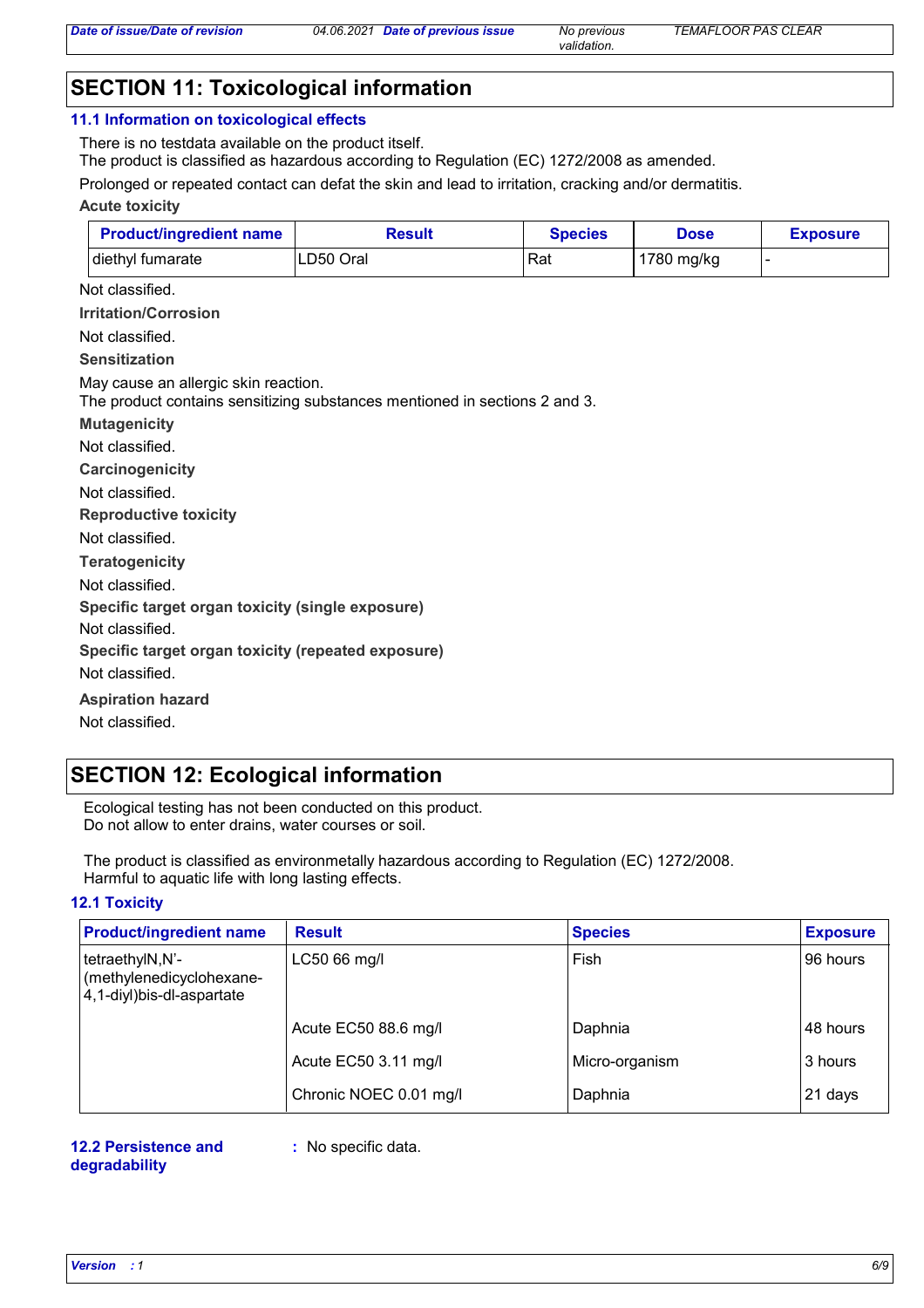| Date of issue/Date of revision | 04.06.2021 | Date of previous issue | No previous | <b>TEMAFLOOR PAS CLEAR</b> |
|--------------------------------|------------|------------------------|-------------|----------------------------|
|                                |            |                        | validation. |                            |

## **12.3 Bioaccumulative potential**

| <b>Product/ingredient name</b>                                                                | $\mathsf{LogP}_\mathsf{ow}$ | <b>Bioconcentration factor</b><br><b>IBCF1</b> | <b>Potential</b> |
|-----------------------------------------------------------------------------------------------|-----------------------------|------------------------------------------------|------------------|
| tetraethylN,N'-<br>$\sqrt{\frac{1}{2}}$ (methylenedicyclohexane-<br>4,1-diyl)bis-dl-aspartate | 5.16                        | 0.25                                           | low              |

# **12.4 Mobility in soil**

| Soil/water partition<br>coefficient (Koc) | : Not available. |
|-------------------------------------------|------------------|
| <b>Mobility</b>                           | : Not available. |

# **12.5 Results of PBT and vPvB assessment**

This mixture does not contain any substances that are assessed to be a PBT or a vPvB.

| 12.6 Other adverse effects |  | Not available. |
|----------------------------|--|----------------|
|----------------------------|--|----------------|

# **SECTION 13: Disposal considerations**

## **13.1 Waste treatment methods**

- **Product**
	- **Methods of disposal :**
- Gather residues into waste containers. Liquid residue and cleaning liquids are hazardous waste and must not be emptied into drains or sewage system, but handled in accordance with national regulations. Product residues should be left at special companies which have permission for gathering this kind of wastes.

## **European waste catalogue (EWC)**

| <b>Waste code</b>          | <b>Waste designation</b>                                                                                                                                                                                     |  |  |  |  |  |
|----------------------------|--------------------------------------------------------------------------------------------------------------------------------------------------------------------------------------------------------------|--|--|--|--|--|
| 08 01 11*                  | waste paint and varnish containing organic solvents or other hazardous substances                                                                                                                            |  |  |  |  |  |
|                            | If this product is mixed with other wastes, the original waste product code may no longer apply and the appropriate<br>code should be assigned. For further information, contact your local waste authority. |  |  |  |  |  |
| Packaging                  |                                                                                                                                                                                                              |  |  |  |  |  |
| <b>Methods of disposal</b> | Empty packaging should be recycled or disposed of in accordance with national<br>regulations.                                                                                                                |  |  |  |  |  |
| <b>Special precautions</b> | : Note! The ready for use mixture of paint and hardener generates much heat. Allow<br>the remainder of the mixture to harden in a safe place, e.g. in the open.                                              |  |  |  |  |  |

# **SECTION 14: Transport information**

This product is not regulated for carriage according to ADR/RID, IMDG, IATA.

|                                           | <b>ADR/RID</b> | <b>IMDG</b>              | <b>IATA</b>    |
|-------------------------------------------|----------------|--------------------------|----------------|
| 14.1 UN number                            | Not regulated. | Not regulated.           | Not regulated. |
| 14.2 UN proper<br>shipping name           | -              | $\overline{\phantom{0}}$ |                |
| <b>14.3 Transport</b><br>hazard class(es) | -              | -                        |                |
| 14.4 Packing<br>group                     | -              | ۰                        |                |
|                                           |                |                          |                |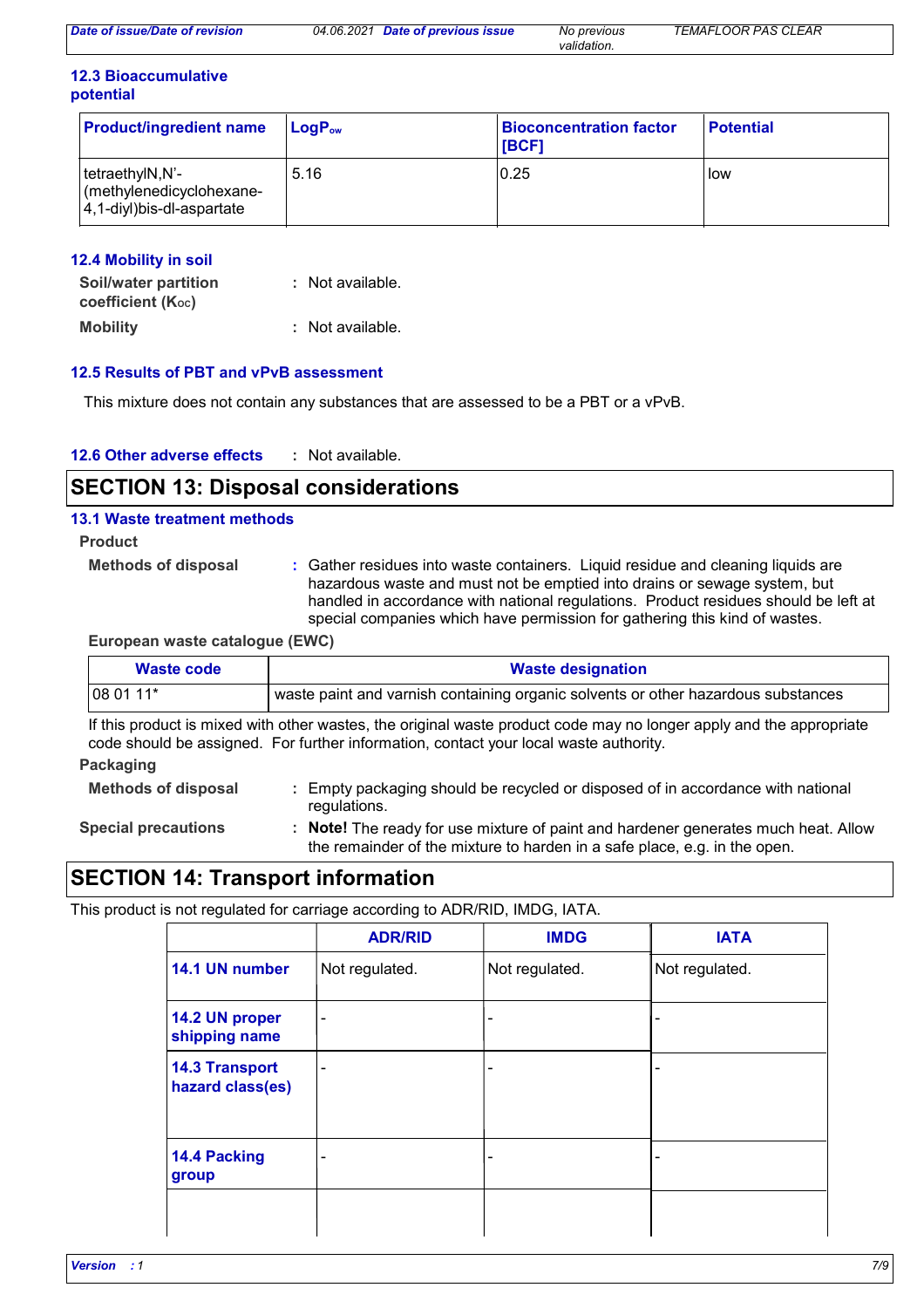| Date of issue/Date of revision                                          |                                                                                 |                                                                                                                                                                                                                                                                                                                                                                                 | 04.06.2021 Date of previous issue                                                                                                                                                                                                                                                                                                                                 |     | No previous<br>validation.                         | <b>TEMAFLOOR PAS CLEAR</b>                                                                                                                                                |  |
|-------------------------------------------------------------------------|---------------------------------------------------------------------------------|---------------------------------------------------------------------------------------------------------------------------------------------------------------------------------------------------------------------------------------------------------------------------------------------------------------------------------------------------------------------------------|-------------------------------------------------------------------------------------------------------------------------------------------------------------------------------------------------------------------------------------------------------------------------------------------------------------------------------------------------------------------|-----|----------------------------------------------------|---------------------------------------------------------------------------------------------------------------------------------------------------------------------------|--|
|                                                                         | 14.5<br><b>Environmental</b><br>hazards                                         | No.                                                                                                                                                                                                                                                                                                                                                                             |                                                                                                                                                                                                                                                                                                                                                                   | No. |                                                    | No.                                                                                                                                                                       |  |
| <b>14.6 Special precautions for</b><br>user                             |                                                                                 |                                                                                                                                                                                                                                                                                                                                                                                 | the event of an accident or spillage.                                                                                                                                                                                                                                                                                                                             |     |                                                    | : Transport within user's premises: always transport in closed containers that are<br>upright and secure. Ensure that persons transporting the product know what to do in |  |
| <b>14.7 Transport in bulk</b><br>according to IMO<br><b>instruments</b> |                                                                                 | : Not available.                                                                                                                                                                                                                                                                                                                                                                |                                                                                                                                                                                                                                                                                                                                                                   |     |                                                    |                                                                                                                                                                           |  |
| <b>SECTION 15: Regulatory information</b>                               |                                                                                 |                                                                                                                                                                                                                                                                                                                                                                                 |                                                                                                                                                                                                                                                                                                                                                                   |     |                                                    |                                                                                                                                                                           |  |
| <b>Other EU regulations</b>                                             | EU Regulation (EC) No. 1907/2006 (REACH)                                        |                                                                                                                                                                                                                                                                                                                                                                                 |                                                                                                                                                                                                                                                                                                                                                                   |     |                                                    | 15.1 Safety, health and environmental regulations/legislation specific for the substance or mixture                                                                       |  |
| <b>Europe inventory</b>                                                 | <b>Persistent Organic Pollutants</b>                                            |                                                                                                                                                                                                                                                                                                                                                                                 | : At least one component is not listed.                                                                                                                                                                                                                                                                                                                           |     |                                                    |                                                                                                                                                                           |  |
| Not listed.                                                             |                                                                                 |                                                                                                                                                                                                                                                                                                                                                                                 |                                                                                                                                                                                                                                                                                                                                                                   |     |                                                    |                                                                                                                                                                           |  |
| <b>VOC Directive</b>                                                    |                                                                                 |                                                                                                                                                                                                                                                                                                                                                                                 | This product is in scope of Directive 2004/42/CE.                                                                                                                                                                                                                                                                                                                 |     |                                                    |                                                                                                                                                                           |  |
| <b>15.2 Chemical Safety</b><br><b>Assessment</b>                        |                                                                                 | required.                                                                                                                                                                                                                                                                                                                                                                       |                                                                                                                                                                                                                                                                                                                                                                   |     |                                                    | : This product contains substances for which Chemical Safety Assessments are still                                                                                        |  |
| <b>SECTION 16: Other information</b>                                    |                                                                                 |                                                                                                                                                                                                                                                                                                                                                                                 |                                                                                                                                                                                                                                                                                                                                                                   |     |                                                    |                                                                                                                                                                           |  |
|                                                                         | $\nabla$ Indicates information that has changed from previously issued version. |                                                                                                                                                                                                                                                                                                                                                                                 |                                                                                                                                                                                                                                                                                                                                                                   |     |                                                    |                                                                                                                                                                           |  |
| <b>Abbreviations and</b><br>acronyms                                    |                                                                                 | 1272/2008]                                                                                                                                                                                                                                                                                                                                                                      | $:$ ATE = Acute Toxicity Estimate<br><b>DMEL = Derived Minimal Effect Level</b><br>DNEL = Derived No Effect Level<br>EUH statement = CLP-specific Hazard statement<br>PBT = Persistent, Bioaccumulative and Toxic<br><b>PNEC = Predicted No Effect Concentration</b><br><b>RRN = REACH Registration Number</b><br>vPvB = Very Persistent and Very Bioaccumulative |     |                                                    | CLP = Classification, Labelling and Packaging Regulation [Regulation (EC) No.                                                                                             |  |
|                                                                         |                                                                                 |                                                                                                                                                                                                                                                                                                                                                                                 |                                                                                                                                                                                                                                                                                                                                                                   |     |                                                    | Procedure used to derive the classification according to Regulation (EC) No. 1272/2008 [CLP/GHS]                                                                          |  |
|                                                                         | <b>Classification</b>                                                           |                                                                                                                                                                                                                                                                                                                                                                                 |                                                                                                                                                                                                                                                                                                                                                                   |     |                                                    | <b>Justification</b>                                                                                                                                                      |  |
| Skin Sens. 1, H317<br>Aquatic Chronic 3, H412                           |                                                                                 |                                                                                                                                                                                                                                                                                                                                                                                 |                                                                                                                                                                                                                                                                                                                                                                   |     | Calculation method<br>Calculation method           |                                                                                                                                                                           |  |
| <b>Full text of abbreviated H</b><br>statements                         |                                                                                 | : H302<br>H315<br>H317<br>H335<br>H412                                                                                                                                                                                                                                                                                                                                          | Harmful if swallowed.<br>Causes skin irritation.<br>May cause an allergic skin reaction.<br>May cause respiratory irritation.                                                                                                                                                                                                                                     |     | Harmful to aquatic life with long lasting effects. |                                                                                                                                                                           |  |
| <b>Full text of classifications</b><br>[CLP/GHS]                        |                                                                                 | : Acute Tox. 4<br><b>ACUTE TOXICITY - Category 4</b><br>Aquatic Chronic 3<br>AQUATIC HAZARD (LONG-TERM) - Category 3<br>Skin Irrit. 2<br>SKIN CORROSION/IRRITATION - Category 2<br>Skin Sens. 1<br><b>SKIN SENSITIZATION - Category 1</b><br>Skin Sens. 1B<br>SKIN SENSITIZATION - Category 1B<br>STOT SE 3<br>SPECIFIC TARGET ORGAN TOXICITY (SINGLE<br>EXPOSURE) - Category 3 |                                                                                                                                                                                                                                                                                                                                                                   |     |                                                    |                                                                                                                                                                           |  |
| Date of issue/ Date of<br>revision                                      |                                                                                 | : 6/4/2021                                                                                                                                                                                                                                                                                                                                                                      |                                                                                                                                                                                                                                                                                                                                                                   |     |                                                    |                                                                                                                                                                           |  |
| Date of previous issue<br><b>Version</b>                                |                                                                                 | : 1                                                                                                                                                                                                                                                                                                                                                                             | : No previous validation                                                                                                                                                                                                                                                                                                                                          |     |                                                    |                                                                                                                                                                           |  |
|                                                                         |                                                                                 |                                                                                                                                                                                                                                                                                                                                                                                 |                                                                                                                                                                                                                                                                                                                                                                   |     |                                                    |                                                                                                                                                                           |  |